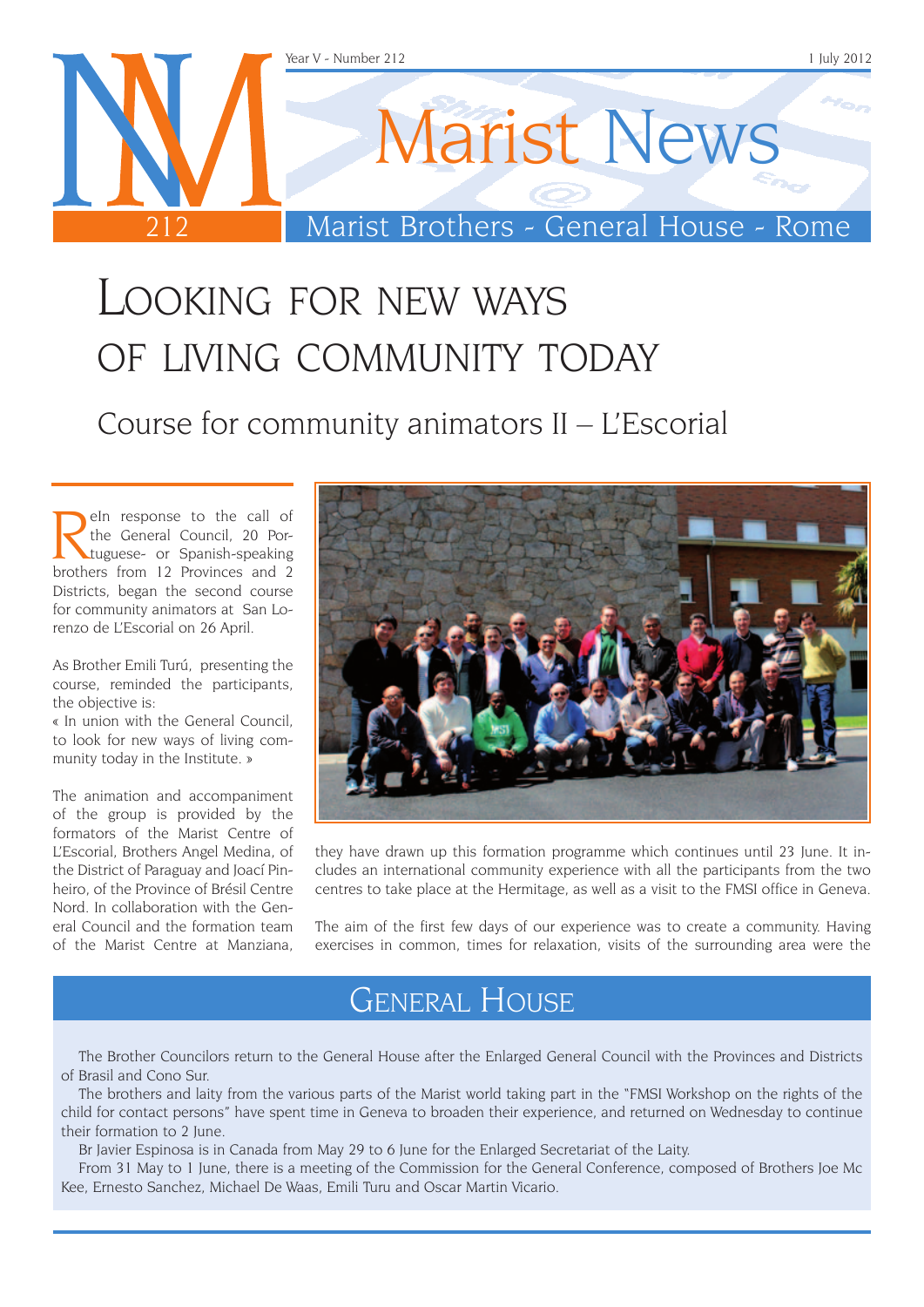means helping us become acquainted with each other. A visit to the city of Avila in the footsteps of Saint Teresa and sharing with the elderly brothers of the community of Notre-Dame de la Roca in Villalba were two very interesting moments at the beginning of our experience.

The entire first week of the course was animated by Brothers Emili Turú, Superior General, Josep María Soteras, Councillor General, and César Rojas, Director of the Secretariat Brothers today, working from the bases of spirituality and fraternal dialogue.

We, the Brothers taking part in the course, feel ourselves « called from the various situations of the Marist world to set out and live an experience of formation and brotherhood, in order to promote a new way of being brother and to cause new styles of community to flourish in the Institute. »



## SECOND MARIST COMMUNITY Animators course at manziana Course in English

n Wednesday 25th April twenty two Brothers commenced their journey on the second Community Animators Course to be held this year at Manziana. A further nineteen Brothers also met at Escorial in Spain for the same course. In a number of ways this is somewhat of a Pentecost experience for all of us.

of our task over the coming two months. To be animated by that same Spirit, and to share that with our confrères back in our respective Provinces upon return.

Our course Animators who journey with us are an important part of the experience and themselves help make up

> the rich tapestry of Brothers living and learning here.

Barry Burns (N.Z.), Antoine Kazindu (Rwanda) lead the course with the help of our General Councilors, including Emili, and further presenters and Animators.

Anthony Hunt (Australia) is the Econome, and our Chaplain, Mokesh Morar (South Africa) complete our team.

from many lands. In fact currently at Manziana there is at least one representative from each continent: **Africa**: Cameroon, D.R. Congo; Kenya; Nigeria; Rwanda); **Asia:** Cambodia, India, Philippines, South Korea, Sri Lanka, Vietnam **Europe**: Germany; **Oceania**: Australia, Bougainville, New Zealand, Papua New Guinea; **America:** United **States** 

To begin with we come



While these are early

Unlike the first Pentecost recounted in Acts, we at least speak one language here, although English is not the first language of every participant.

The renewal of the disciples and those who formed the early church was due to the spirit enlivening them. That is much days, we have already commenced our learning, and the community is melding well.

We now look forward to the next two months and what we will learn.

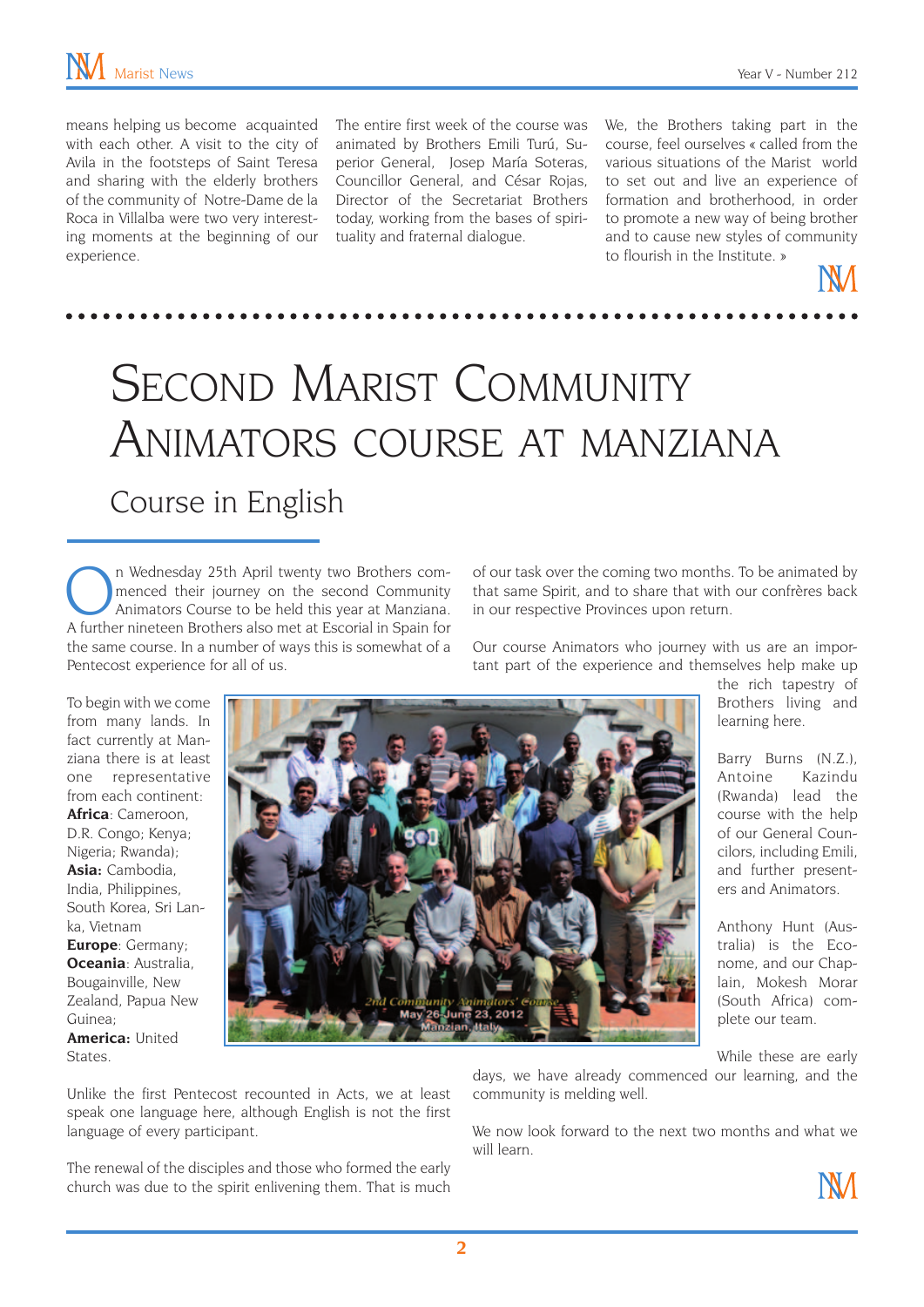# "Hermitage" experience General Administration – Rome: 8 laity 4 Brothers

n 16 May, a group of laity and brothers of the General Administration travelled to L'Hermitage with the objective of deepening their knowledge of Saint Marcellin, and better understanding his person and Marist spirituality. Since the experience, the group has felt that walking, touching, smelling, feeling these places is a little like the experience recorded in Mk 9:2 "on a high mountain, in a place apart, themselves alone". I have also to mention that in these places one breathes in the presence of Mary in images, memories... The group recognizes that now it is our turn to follow the Marian attitude of: "preserving all these things in her heart". (Lk 2:51)

The five days of our stay at L'Hermitage were times full of meetings, visits, walks, prayers and, above all, discovering the spirituality which pervades the Marist places. It has been a unique opportunity to touch the Marist charism at its roots, to know where the ideal and dream of Saint Marcellin was born, to see how St Marcellin made a step towards the humanization announced by Jesus of Nazareth (the Kingdom of God). As well, the group found very clear, from the beginning, that there each one encountered what he/she had previously carried in the heart.

I have to say that in the evaluation it was mentioned that there had been no times of strong emotion, but we felt the joy of being together, of savouring each event, each visit, each encounter, each smile… and all under the sign of nature. "How good it is and sweet when brothers live as one" (Psalm 133). In any relationship, there is first the sharing of the normality of life and then a deeper sharing of what one is. Things cannot be forced.



A symbol of this the "table" of the house at La Valla, this table made us feel the simplicity and the being together, as natural as the meal with a friend and feeling that something floods your heart and makes you feel special, different, in communion.

Special mention has to be made of the marvelous welcome on the part of the Communities of L'Hermitage, La Valla and Rosey.

If someone asks what was the most significant experience for the group, I would say personally, listening to the majority, "the walking". Yes, the walking, as in life itself. During those days we travelled many kilometres on foot, pure and hard tramping: Marlhes – Le Rosey, La Valla – L'Hermitage, Maisonnettes – L'Hermitage, Le Rosey – L'Hermitage. The contact with nature, with one's travelling companion, times of walking alone, help one to encounter oneself, others, and the "the most basic Foundation of real-

ity" (God).

I would like to underline the day of the Champagnat Trail. I bore with them the effort shared to walk the 32 kilometres among the hills. Hope and spirit did not falter throughout the journey. The various personal rhythms combined in the rhythm of the group. A day to connect with the "Champagnat" experience (the journey he made to these places in fulfillment of his priestly ministry…); "nine hours walking" would mean nothing to one who was full of apostolic zeal. Neither effort or time pose any difficulty for the human group looking towards the same horizon and walking with the same hope of arriving. This experience of walking, between stones and water, climbing up and down, was an opportunity to feel the joy of a goal achieved, with the joy being multiplied for having reached the end in company with the others.

Another significant experience, out-